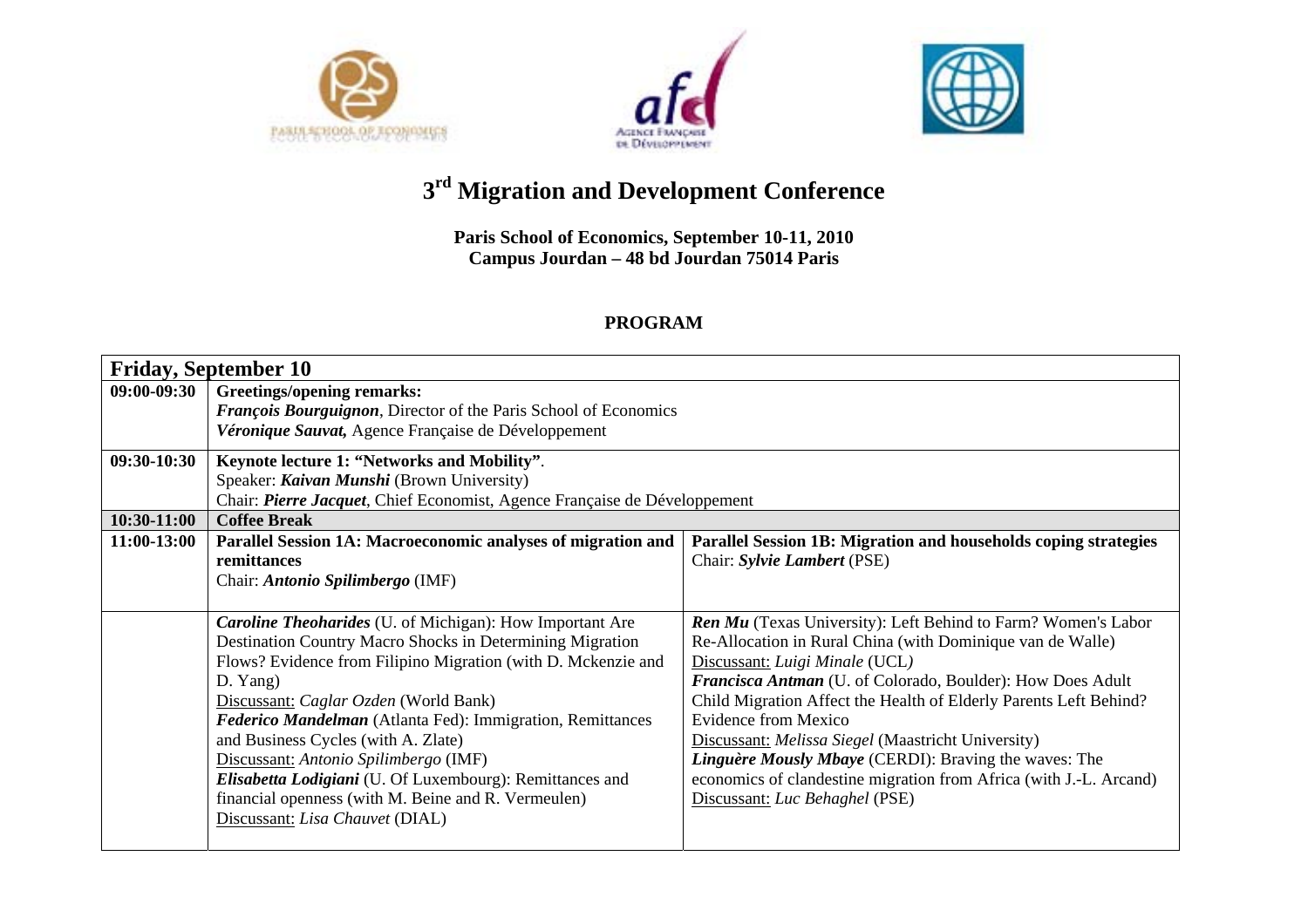





| 13:00-14:30 | Lunch                                                                     |                                                                     |  |
|-------------|---------------------------------------------------------------------------|---------------------------------------------------------------------|--|
| 14:30-16:30 | Parallel Session 2A: Social networks and migration                        | Parallel Session 2B: Rural-urban migration in China                 |  |
|             | Chair: Marcel Fafchamps (Oxford University)                               | Chair: <i>Hubert Jayet</i> (EQUIPPE, U. of Lille)                   |  |
|             |                                                                           |                                                                     |  |
|             | Flore Gubert (DIAL, U. Paris-Dauphine): Migrant's Networks as             | Junfu Zhang (Clark University): Social-Family Network and Self-     |  |
|             | a Basis for Social Control: Remittances Obligations and Strategic         | Employment: Evidence from Temporary Rural-Urban Migrants in         |  |
|             | Behavior among Senegalese in France (with I. Chort, J.-N. Senne)          | China (with Z. Zhao)                                                |  |
|             | Discussant: David McKenzie (World Bank)                                   | Discussant: Sandra Poncet (U. Paris 11)                             |  |
|             | Jackline Wahba (Southampton U.): Does it pay for migrants to              | Rong Zhu (University of New South Wales): The Gender Wage           |  |
|             | use social networks (with C. Giuletti and C. Schluter)                    | Differentials among Rural-Urban Migrants in China                   |  |
|             | Discussant: Karen Macours (PSE)                                           | Discussant: Catherine Sofer (Paris 1)                               |  |
|             | Melanie Morten (Yale U.): Sending home the riches: informal               | Thomas Vendryes (PSE): Hukou and Capital Accumulation in China      |  |
|             | risk-sharing networks and migration                                       | Discussant: Hubert Jayet (EQUIPPE, U. of Lille)                     |  |
|             | Discussant: Flore Gubert (DIAL, U. of Paris-Dauphine)                     |                                                                     |  |
|             |                                                                           |                                                                     |  |
| 16:30-17:00 | <b>Coffee break</b>                                                       |                                                                     |  |
| 17:00-19:00 | Parallel Session 3A: Globalization and migration                          | <b>Parallel Session 3B: Migrants' self-selection</b>                |  |
|             | Chair: Thierry Mayer (Science Po)                                         | Chair: Maurice Schiff (World Bank)                                  |  |
|             |                                                                           |                                                                     |  |
|             | Leonardo. Monasterio (IPEA/DIRUR): How Bodo became                        | Michel Beine (U. of Luxembourg): Migration and Networks: Does       |  |
|             | Brazilian: European migration to 19 <sup>th</sup> century Southern Brazil | Education Matter more than Gender? (with S. Salomone)               |  |
|             | (with Irineu de Carvalho Filho)                                           | Discussant: Jesus Fernandez-Huertas Moraga (Institute of Economic   |  |
|             | Discussant: Guillaume Daudin (EQUIPPE, U of Lille)                        | Analysis, Barcelona)                                                |  |
|             | Sanjay Jain (U. of Cambridge): Workers Without Borders?                   | Isabelle Chort (PSE): Insights of the selection process of Mexican  |  |
|             | Culture, Migration and the Political Limits to Globalization (with        | migrants. What can we learn from discrepancies between intentions   |  |
|             | S. Majumdar and S. Mukand)                                                | to migrate and actual moves to the U.S.?                            |  |
|             | Discussant: Jean-Christophe Dumont (OCDE)                                 | Discussant: Cécily Defoort (EQUIPPE, U. of Lille)                   |  |
|             | Caglar Ozden (World Bank): Dissecting Network Externalities in            | Scott Borger (Office of Immigration Statistics): Self-Selection and |  |
|             | International Migration (with M. Beine and F. Docquier)                   | <b>Liquidity Constraints in Different Migration Cost Regimes</b>    |  |
|             |                                                                           |                                                                     |  |
|             | Discussant: Thierry Mayer (Science Po)                                    | Discussant: Maurice Schiff (World Bank)                             |  |
|             |                                                                           |                                                                     |  |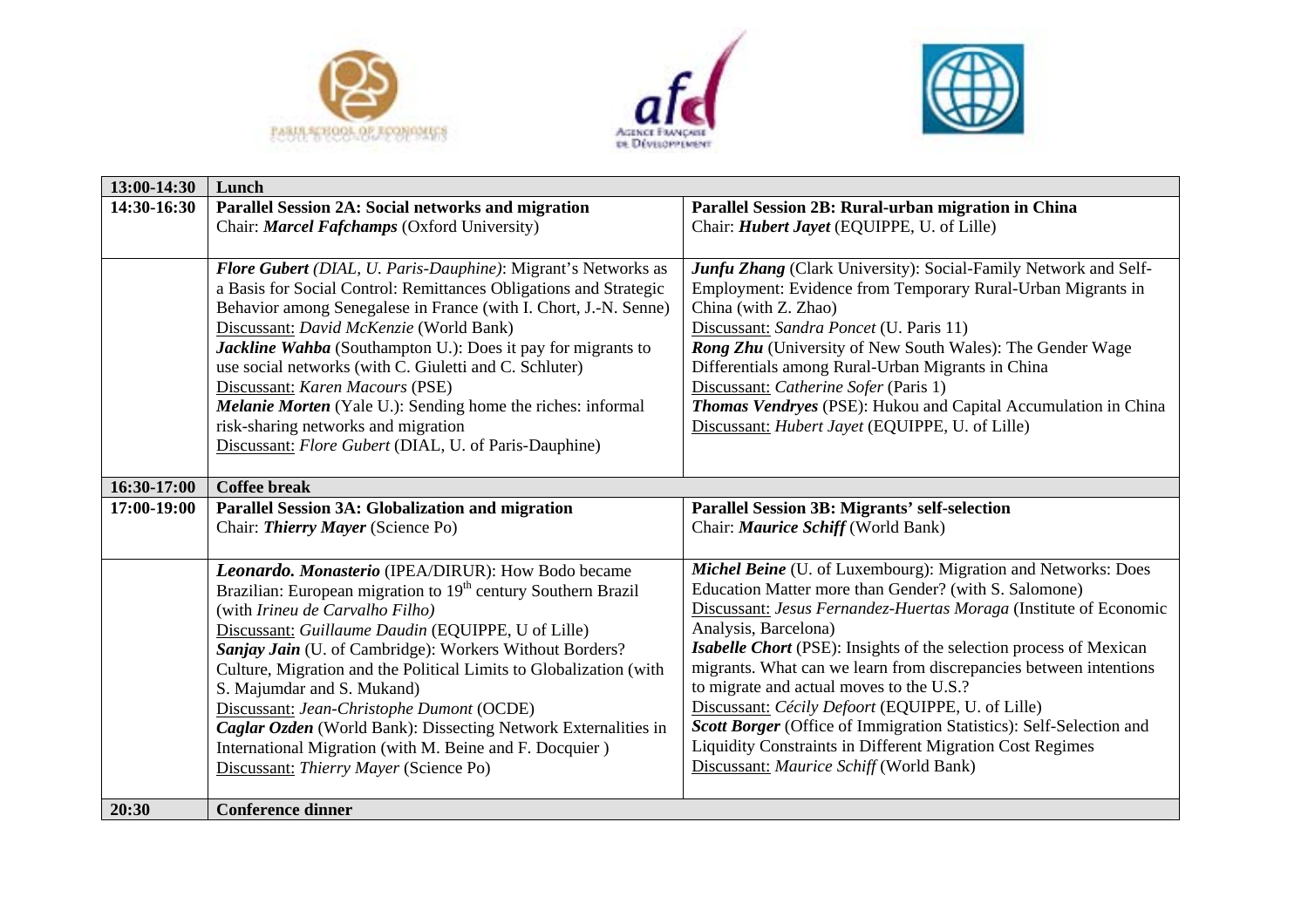





|               | <b>Saturday, September 11</b>                                                               |                                                                                             |  |  |  |
|---------------|---------------------------------------------------------------------------------------------|---------------------------------------------------------------------------------------------|--|--|--|
| 09:00-10:00   | Keynote Lecture 2: "Some thoughts on development and the organization of work"              |                                                                                             |  |  |  |
|               | Speaker: Marcel Fafchamps (Oxford University)                                               |                                                                                             |  |  |  |
|               | Chair: François Bourguignon (Paris School of Economics)                                     |                                                                                             |  |  |  |
| $10:00-10:30$ | <b>Coffee Break</b>                                                                         |                                                                                             |  |  |  |
| 10:30-12:30   | Parallel Session 4A: Developmental impact of migration                                      | Parallel Session 4B: Emigration, wages and employment                                       |  |  |  |
|               | Chair: Kaivan Munshi (Brown University)                                                     | Chair: Frederic Docquier (Univ. Catholique de Louvain)                                      |  |  |  |
|               |                                                                                             |                                                                                             |  |  |  |
|               | David McKenzie (World Bank): The Development Impacts of a                                   | Saumik Paul (World Bank): The impact of emigration on source                                |  |  |  |
|               | Seasonal Worker Program: Evidence from New Zealand's RSE<br>Discussant: Denis Cogneau (PSE) | country wages: Evidence from the Republic of Moldova (with L.<br>Bouton and Erwin Tiongson) |  |  |  |
|               | Yuya Kudo (U. of Oxford): Migration, Educational Attainment,                                | Discussant: Philippe DeVreyer (Univ. Lille 2)                                               |  |  |  |
|               | Occupational Choice and Welfare Growth: Evidence from Rural                                 | Yasser Moullan (U. of Paris 1): Employment protection and                                   |  |  |  |
|               | Tanzania                                                                                    | migration (with R. Bazillier)                                                               |  |  |  |
|               | Discussant: Thomas Melonio (AFD)                                                            | Discussant: Mouhoub El Mouhoud (Univ. Paris-Dauphine)                                       |  |  |  |
|               | Patricia Cortes (U. of Chicago): The feminization of International                          | Michael Clemens (CGD, Washington): The roots of global wage                                 |  |  |  |
|               | Migration and its effect on the families left behind: evidence from                         | gaps: Evidence from randomized processing of U.S. visas                                     |  |  |  |
|               | the Philippines.                                                                            | Discussant: Lidia Farré (University of Alicante)                                            |  |  |  |
|               | Discussant: Sylvie Lambert (PSE)                                                            |                                                                                             |  |  |  |
| 12:30-14:00   | Lunch                                                                                       |                                                                                             |  |  |  |
| 14:00-16:00   | <b>Parallel Session 5A: Immigration Policy and Development</b>                              | Parallel Session 5B: Migration, property rights and financial                               |  |  |  |
|               | Chair: Lant Pritchett (Harvard U.)                                                          | development                                                                                 |  |  |  |
|               |                                                                                             | Chair: Marc Gurgand (PSE)                                                                   |  |  |  |
|               | Alice Mesnard (City U. London): Controlling Illegal Migration:                              | Leonie Karkoviata (U. of Houston Downtown): Impact of Bank                                  |  |  |  |
|               | legalization or repression? (with E. Auriol)                                                | Accounts on Migrant Savings and Remittances: Evidence from a                                |  |  |  |
|               | Discussant: Michael Clemens (CGD, Washington)                                               | Field Experiment (with A. Chin and N. Wilcox)                                               |  |  |  |
|               | David De la Croix (U. Catholique de Louvain): An incentive                                  | Discussant: Manon Domingues Dos Santos (U. Marne la Vallée)                                 |  |  |  |
|               | mechanism to break the low-skill immigration dreadlock (with F.                             | Michele Valsecchi (U. of Gothenburg): Land Certification and                                |  |  |  |
|               | Docquier)                                                                                   | International Migration: Evidence from Mexico                                               |  |  |  |
|               | Discussant: Gani Aldashev (Namur University)                                                | Discussant: Christelle Dumas (U. of Evry)                                                   |  |  |  |